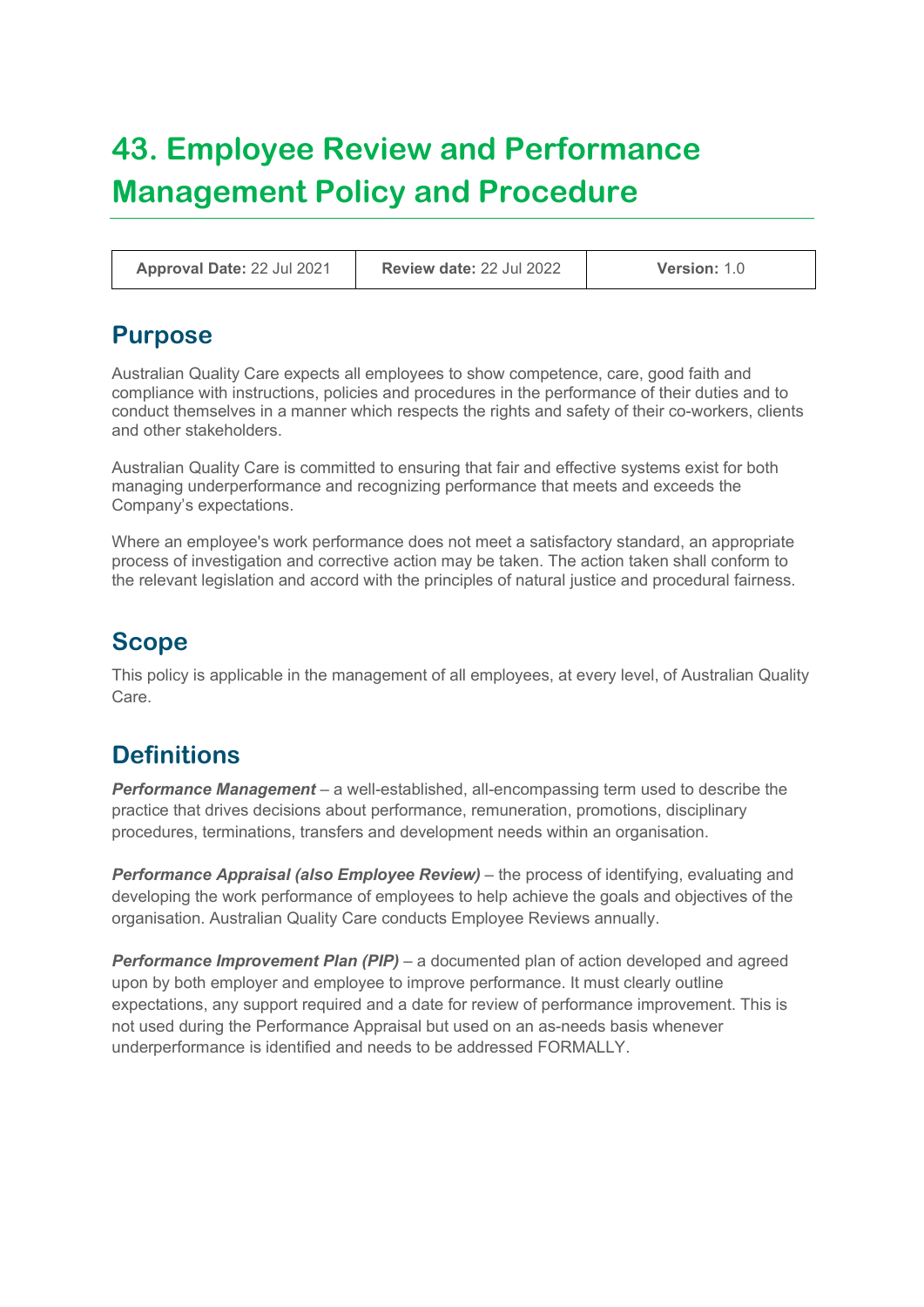## **Policy**

Australian Quality Care is committed to building a work environment that strives for and recognises high performance, maximises flexibility, and encourages employee professional growth and development. In support of its key values, this policy and the procedures incorporate the following principles:

#### **1. Clear and regular communication**

Through regular opportunities for open and constructive communication between employees and their supervisors, this policy provides a basis for building a shared understanding between supervisors and employees regarding the employee's role in the company, and performance expectations.

#### **2. Effective work planning and employee development**

Australian Quality Care acknowledges that planning and employee development are key to improving individual productivity and organisational performance.

#### **3. Feedback, recognition and reward**

This policy will guide managers to provide constructive feedback regarding performance and give recognition, and where appropriate reward, that is of high standard.

#### **4. Fairness and transparency**

This policy will guide managers to objectively assess performance against key duties and expectations and fairly making recommendations and decisions for rewarding high performance and addressing below standard performance.

## **Employer Responsibilities**

Australian Quality Care and management will:

- Initiate and ensure a performance appraisal is completed annually for each employee
- Treat employees in a fair and equitable manner
- Provide the employee with details of work expectations, including setting performance objectives and reasonable timeframes for their achievement
- Provide employees with recognition where appropriate
- In consultation with the employee, establish performance criteria that align with operational and strategic plans
- Discuss work performance with the employee on an on-going basis, including identifying and clarifying underperformance issues
- Review employee performance against established criteria in the position description
- Develop, in consultation with the employee, strategies for performance enhancement
- Where required, facilitate employees to undertake professional learning opportunities that align with the work goals and where possible support other career development opportunities.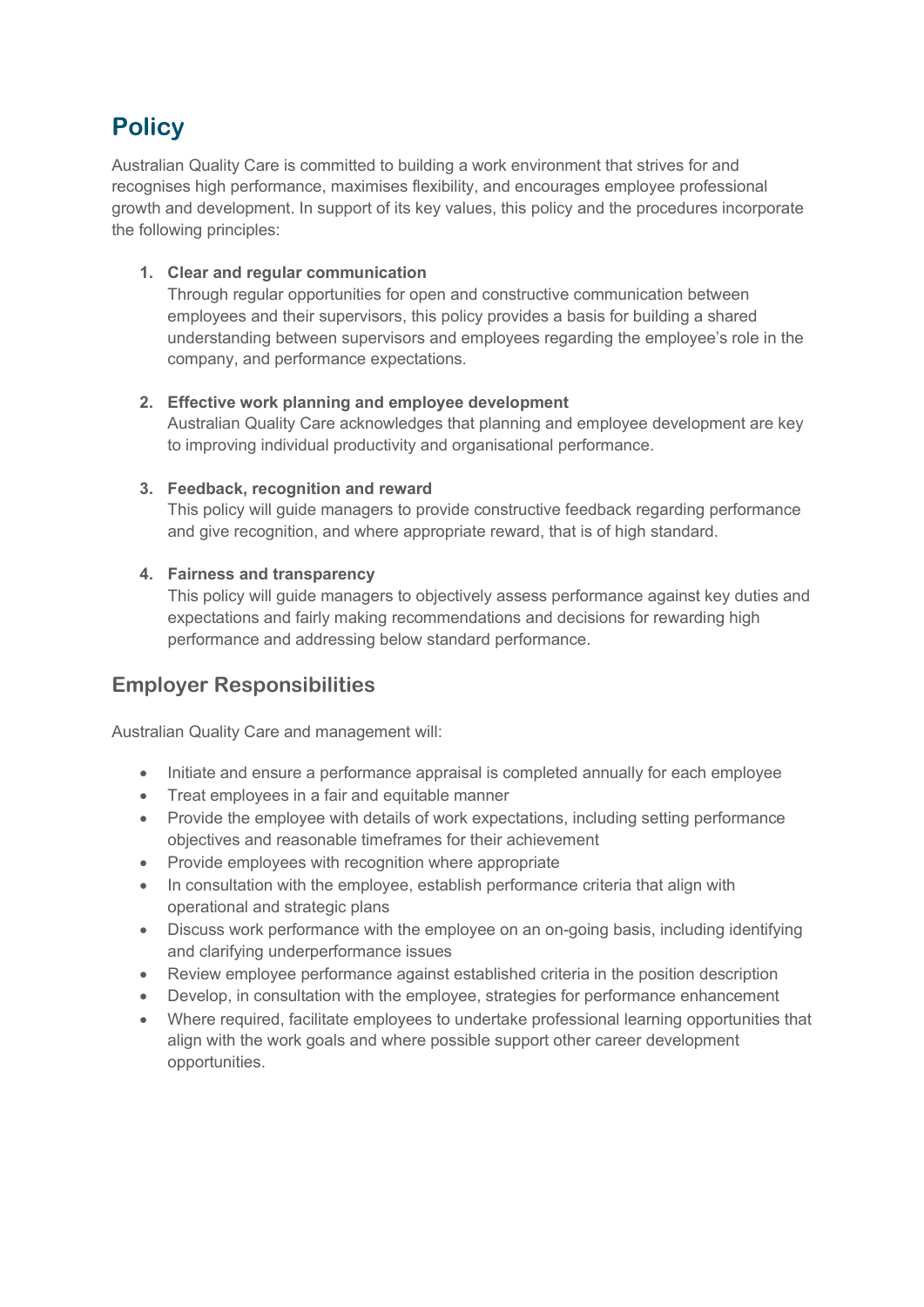## **Employee responsibilities**

Employee responsibilities are to:

- Consult with their supervisor, seek advice and express views about any aspect of work
- Provide input on performance objectives and plan performance enhancement strategies
- Self-assess achievements against approved objectives
- Seek clarification on job expectations; and
- Seek opportunities and take responsibility for ensuring staff development and career advancement needs are met.

### **Recognising satisfactory and excellent performance**

Australian Quality Care is committed to ensuring that fair and effective systems exist for recognising satisfactory performance, and performance that exceeds the Company's expectations. Examples of an Employee Recognition program identifies when an employee has exceeded expectations by awarding an employee of the month.

### **Underperforming and Unsatisfactory Performance**

Australian Quality Care is committed to ensuring that fair and effective systems exist for managing underperforming and unsatisfactory work performance.

The management of underperforming and unsatisfactory performance requires the principles of **natural justice** and **procedural fairness** to underpin all actions undertaken by supervisors or managers.

The principles of **natural justice** are:

- All parties will have the right to be heard and judged without bias; and
- All issues are investigated thoroughly and justly.

The principles of **procedural fairness** are as follows:

- The standards of work performance required will be made clear to the employee by documentation or during counselling
- The employee will be made aware of the likely next steps in the event that satisfactory performance is, or is not, maintained
- The employee will be afforded the right to be accompanied by a support person (or employee representative) at discussions or counselling interviews, at any level of the process; and
- When a complaint about performance is brought to the supervisor's attention by a third party, the substance of the complaint will be verified before any action is taken on the matter.

These procedures do not replace the normal responsibility of a supervisor to discuss work issues with employees, to ensure that employees have a clear understanding of the work expected of them and to provide appropriate feedback on their performance.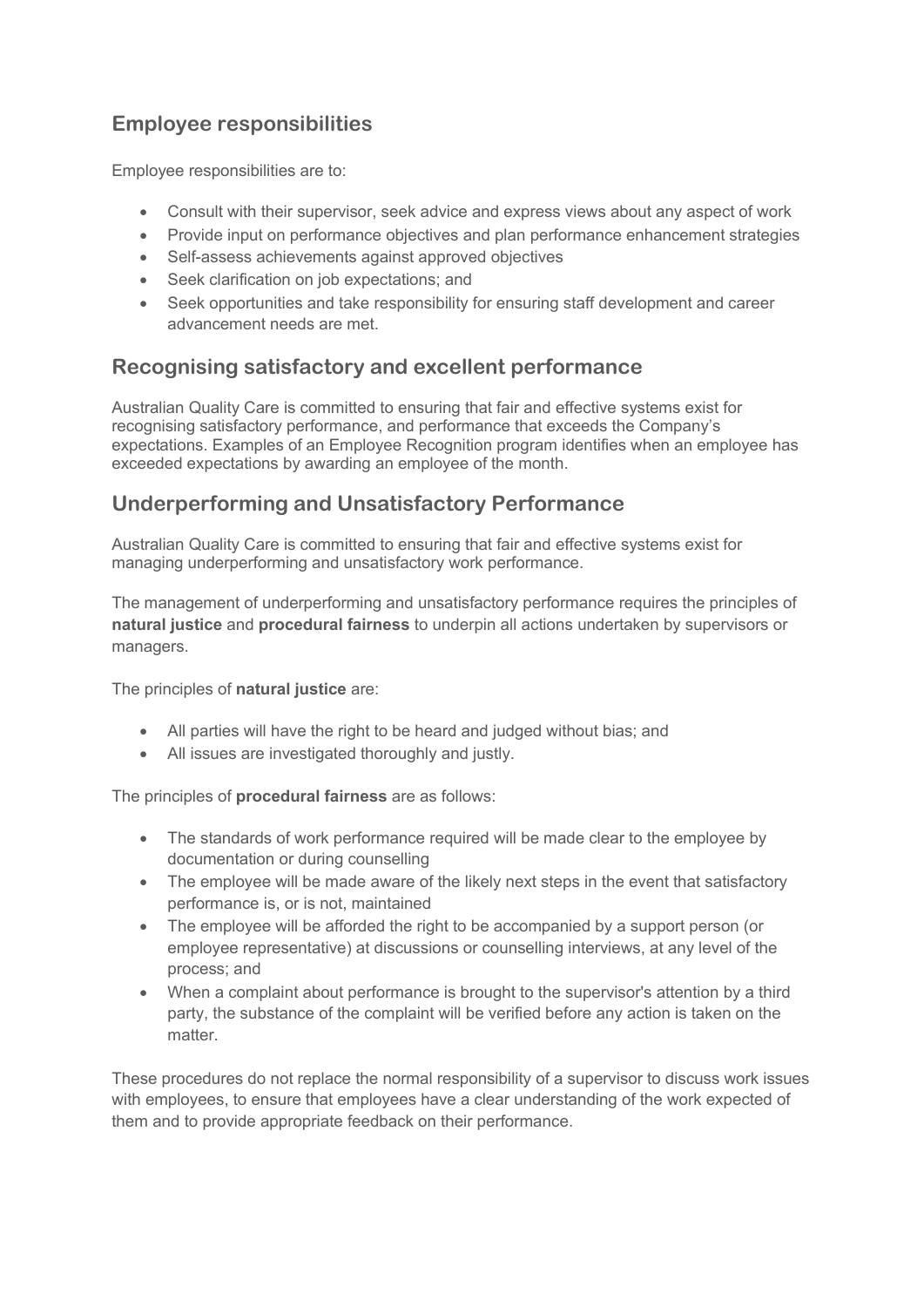THE EMPHASIS SHOULD ALWAYS BE ON **EARLY** INTERVENTION AT A **LOCAL** LEVEL AND **INFORMAL** RESOLUTION OF A PROBLEM, AS OPPOSED TO A MORE FORMAL INTERVENTION AT A LATER TIME.

IN ANY EVENT, UNLESS THE MATTER IS OF A SERIOUS NATURE, THE **FORMAL PROCESS OUTLINED IN THIS POLICY SHOULD ONLY BE COMMENCED WHEN IT BECOMES CLEAR TO THE SUPERVISOR THAT A WORK PERFORMANCE PROBLEM HAS NOT BEEN CORRECTED THROUGH RELATIVELY INFORMAL DISCUSSION/S BETWEEN THE SUPERVISOR AND EMPLOYEE.**

## **Procedure**

### **Informal Performance Management**

Early intervention is key to resolving performance issues and can be started by the employee or manager.

Managers should make certain they have a clear and unbiased understanding of what is happening. Always consider whether there may be underlying factors that are contributing to or causing the performance issues.

It may be worth checking with other managers who work nearby, or interact with your staff member, to check if they align with your own observations or assessment.

Even a single incident of performance below the required standard calls for some feedback to the employee — it can just be an informal comment rather than a meeting.

Not every performance issue needs a formal, structured process. Explore other options for improving performance, such as:

- The use of a written task list (paper or electronic)
- Continuous feedback
- A buddy
- Changes to allocation of tasks
- Identification of relevant training
- Coaching
- Mentoring
- More regular performance catch-ups where feedback can be given.

#### **Guide to managing a performance issue INFORMALLY**

#### **Step 1 – Identify the problem**

It is important to understand the key drivers of performance or performance issues within your work area.

It's also important to correctly and specifically identify the problem. Some common reasons, or factors, for performance issues are identified later in this guide.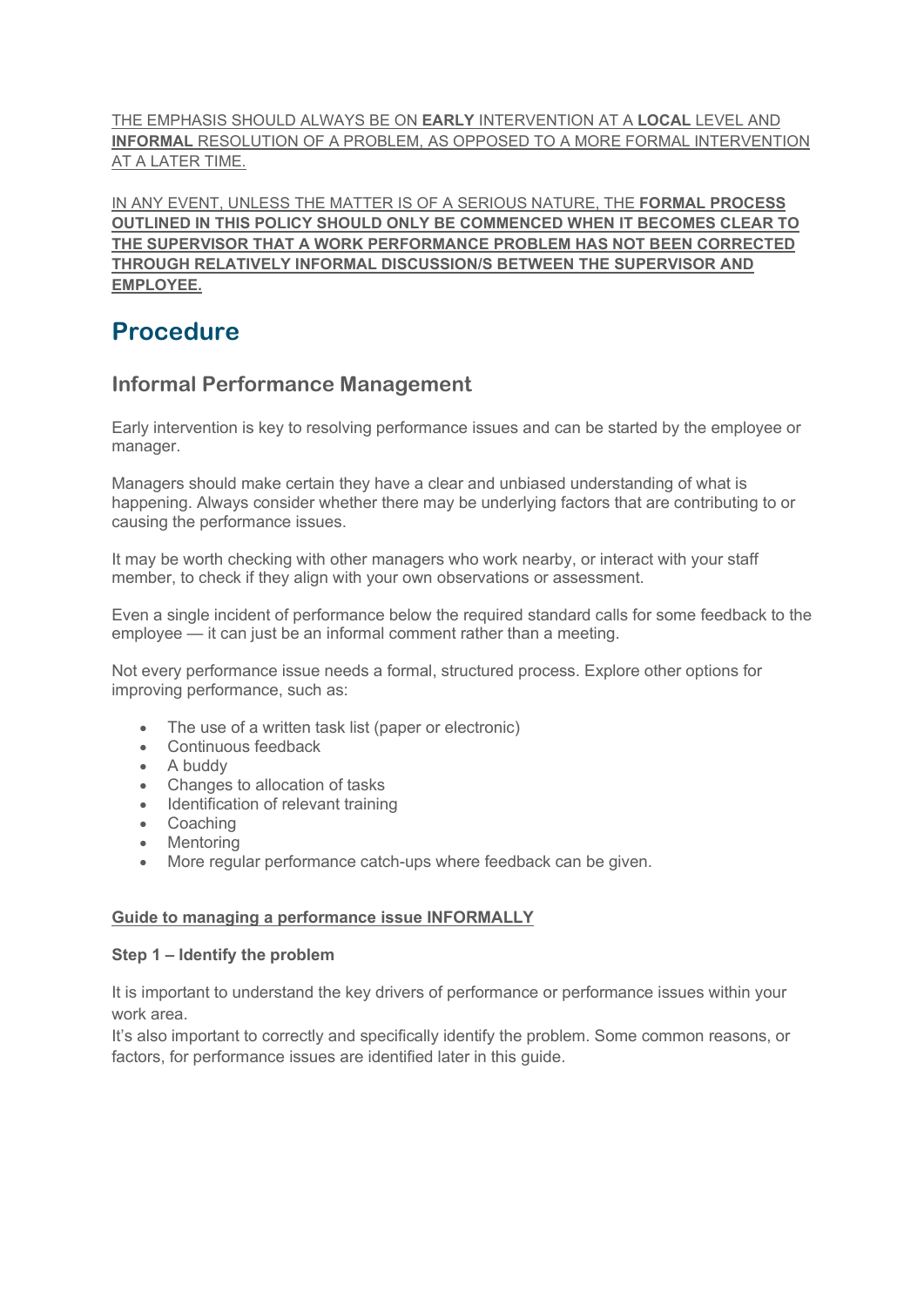#### **Step 2 – Assess and analyse the problem**

The employer should determine:

- How serious the problem is
- How long the problem has existed; and
- How wide the gap is between what is expected and what is being delivered.

Once the problem has been identified and assessed, the employer should organise a meeting with the employee to discuss the issue that they have identified. This can be quite informal and part of a usual catch-up or feedback conversation. This is not a disciplinary meeting.

#### **Step 3 – Meet with the employee to informally discuss the issue**

It is important that the meeting takes place in private and in an environment that is comfortable and non-threatening, away from distractions and interruptions.

The employer should begin by holding a discussion with the employee to explain the problem in specific terms. From this conversation, the employee should be able to clearly understand:

- What the issue is
- Why it is an issue
- How it impacts on the workplace
- Why there is a concern.

The employer should discuss what they wish to achieve from the meeting.

The meeting should be an open discussion in which both parties discuss the issue with open minds. The employer should listen carefully to any explanation about why the issue has come about and to any other comments the employee makes.

When having this type of meeting, it's useful to also refer to any recent positive things that the employee has done to show them that you also recognise and appreciate their strengths.

Key points for employers to remember when holding the meeting are to:

- Talk about the issue and not the person
- Explore the reasons why there is an issue
- Clarify details
- Stay relaxed and encouraging
- Summarise to check your understanding of the situation.

And, when discussing shortfalls in any area, it's important to check that the employee:

- Is aware that it is a task that is required of them
- Has been shown what is required
- Understands the gap between what is happening and what is required.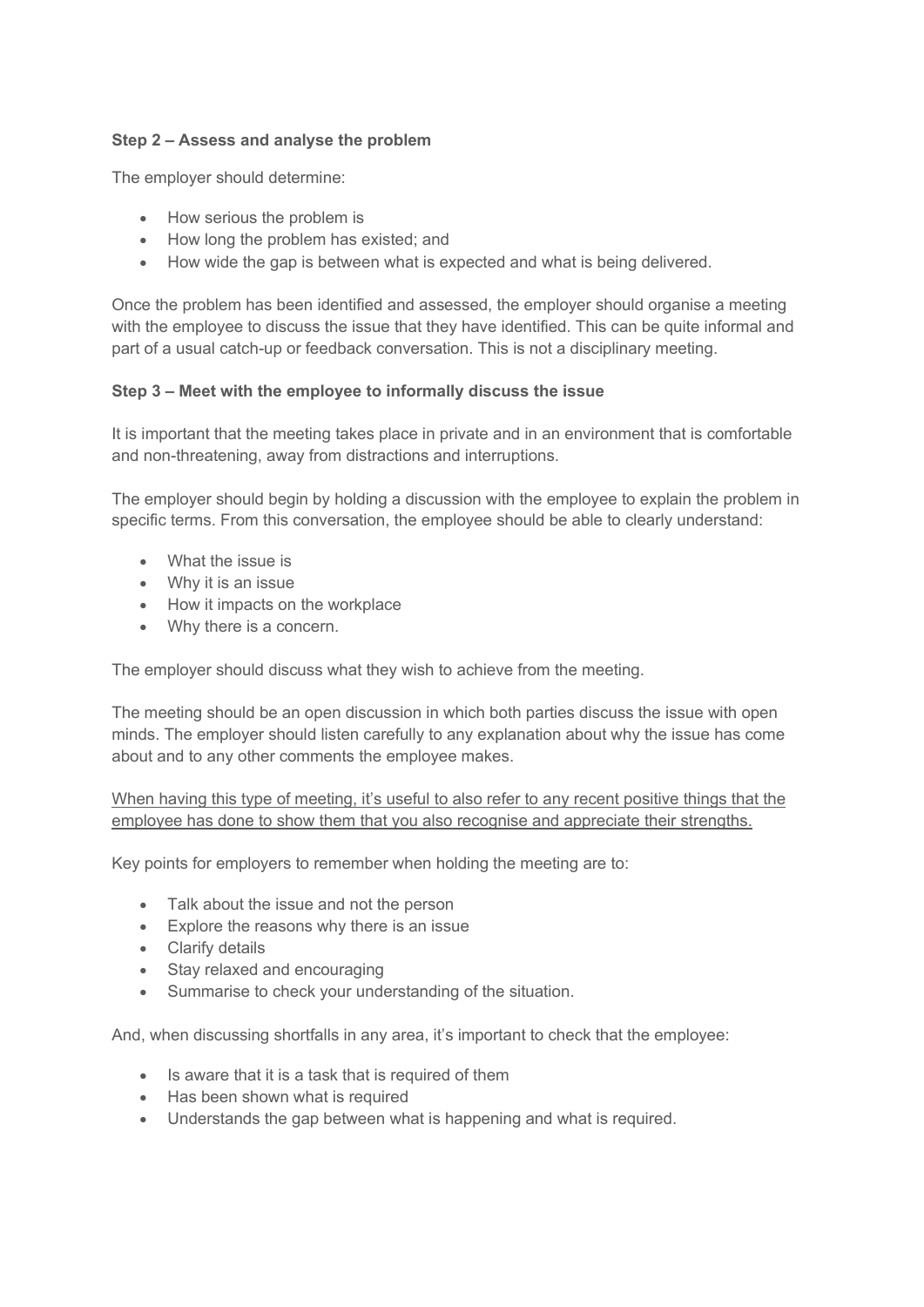#### **Step 4 – Jointly develop a solution**

Where possible, it's important that a solution is formed together with the employee. Where an employee has contributed to the solution they will be more likely to accept and act on it.

When working out a solution, the employer should:

- Explore ideas by asking open questions
- Emphasise common ground
- Keep the discussion on track
- Focus on positive possibilities
- Offer assistance, such as further training, mentoring, flexible work practices or redefining roles and expectations.

Once the manager and the employee are clear on the issues and expectations, they should work towards a solution. This can be documented informally by noting down the goals for improving performance, any support needed and when the manager will check back in with the employee.

The plan can:

- Reflect an understanding of performance expectations and what is to be achieved over the specified time period (development milestones)
- Clarify roles and responsibilities of the employee
- Include strategies for training and career development
- Include timeframes for improvement (these may vary depending on the issue and needs of the business, however it's important to give an employee adequate time to improve their performance)
- Reinforce the value and worth of the role being performed.

*\*A Performance Improvement Plan (PIP) is NOT to be used for informal performance management. PIPs should only be used for formal matters (see Formal Performance Management in the following section).*

Set a date for another meeting with the employee to review progress and discuss the employee's performance improvement, of if they need to keep working on improvement.

#### *Helpful hint*

*When devising a solution, make sure it is clear and easy to follow and does not rely on 'performance-management speak'. Use everyday language for your workplace. For example, if terms such as 'KPIs' (Key Performance Indicators) aren't part of everyday language in your workplace, don't use them in performance discussions and agreements*

#### **Step 5 – Stay in touch and monitor performance**

The employer should monitor the employee's performance and continue to provide feedback and encouragement.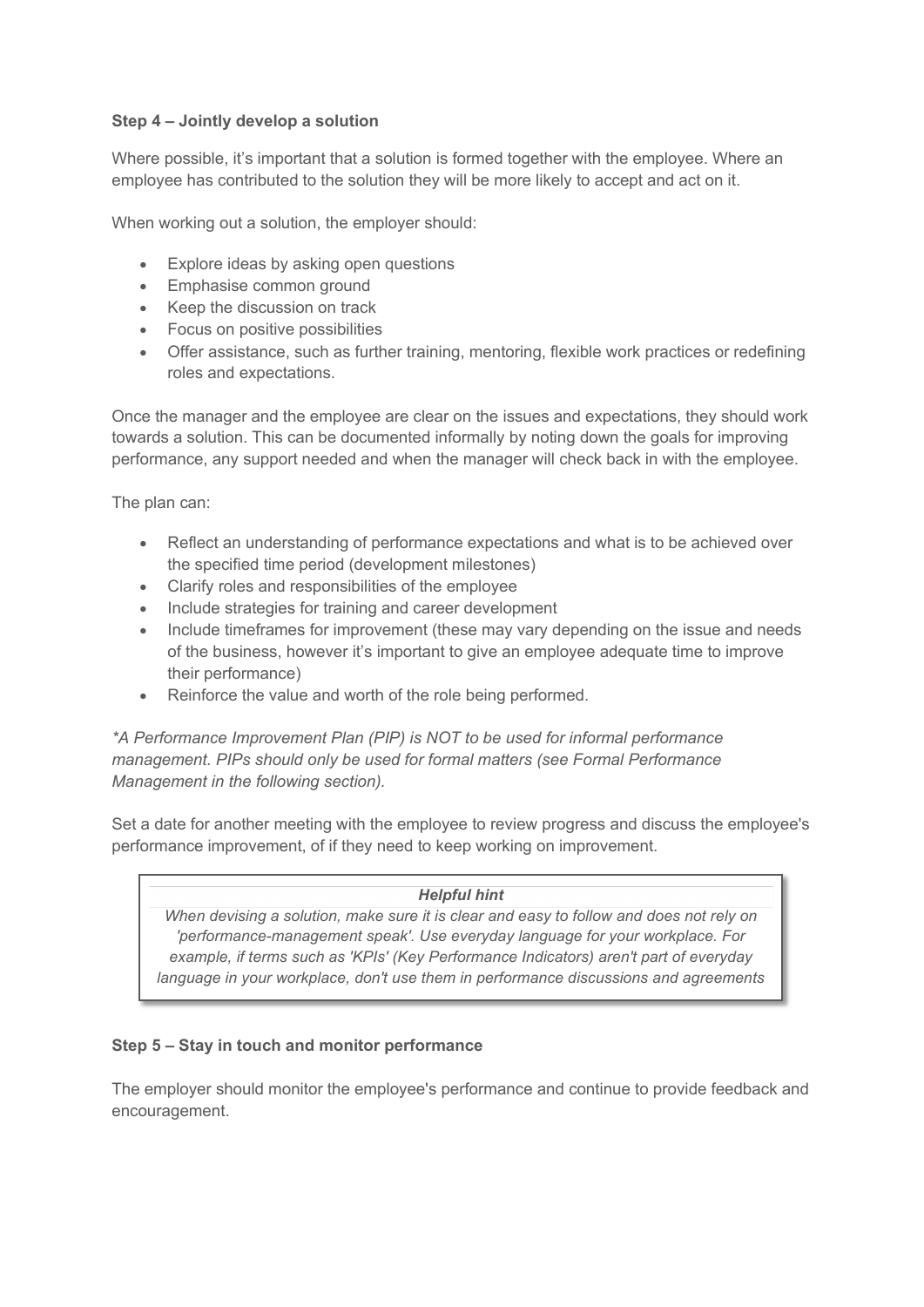*NB: The steps will be the same but the length of time you need to give for improvement depends on factors such as the type of role, nature and size of your organisation. For tips on how to deliver negative or constructive feedback to workers, see our helpful guide located on the Forms webpage or in Employment Hero in your Induction Resources.*

### **Formal Performance Management**

In some cases, informal meetings, development and support are not effective in raising the employee's performance to the required standard. If this happens management and Human Resources will need to consider a more formal approach with the employee.

Once starting down the path of performance improvement it should be a forward-looking process. Set out what the issues or concerns are and focus on these. If a manager tries later to raise different, older issues then the process may be viewed as being unfair and not in good faith.

All **formal** approaches to performance management MUST be referred to Human Resources, who will be guided by employment relations advice in approaching the matter. This is to ensure that procedural fairness is maintained throughout the entire process.

Employment relations advice will include the development of a formal Performance Improvement Plan (PIP) which will help record the expectations agreed, define timelines for improvement, and clearly establish that disciplinary proceedings will be undertaken in the event that the employee fails to achieve and/or maintain the performance standards moving forward.

If an employee does not improve their performance within the timeframe defined in the PIP, they may be issued a formal written warning and if there are subsequent failures in reasonable improvements, the employer may make a decision to terminate their employment.

Managing a performance issue is different to managing a misconduct issue. It's important to use the correct process for the issue you have with your employee. Misconduct usually needs to be managed formally.

*It is an employer's obligation to try to resolve problems in good faith. In cases of performance issues, good faith means giving an employee a real opportunity to improve their performance and helping them to do so, while making sure that they know and understand their performance expectations. In cases of misconduct this means conducting a fair and full investigation and giving the employee the opportunity to be heard.*

#### **Management action, not disciplinary action, is needed to fix most performance issues.**

Formal performance management, using warnings and/or dismissal should be considered only after consideration of other management actions (more information, clarification, better leadership, extra training, coaching or counselling) to fix the employee's performance issues.

Disciplinary action, as outlined in Australian Quality Care's Human Resources Policy and Procedure, may be appropriate in the case of an employee's misconduct or misbehaviour.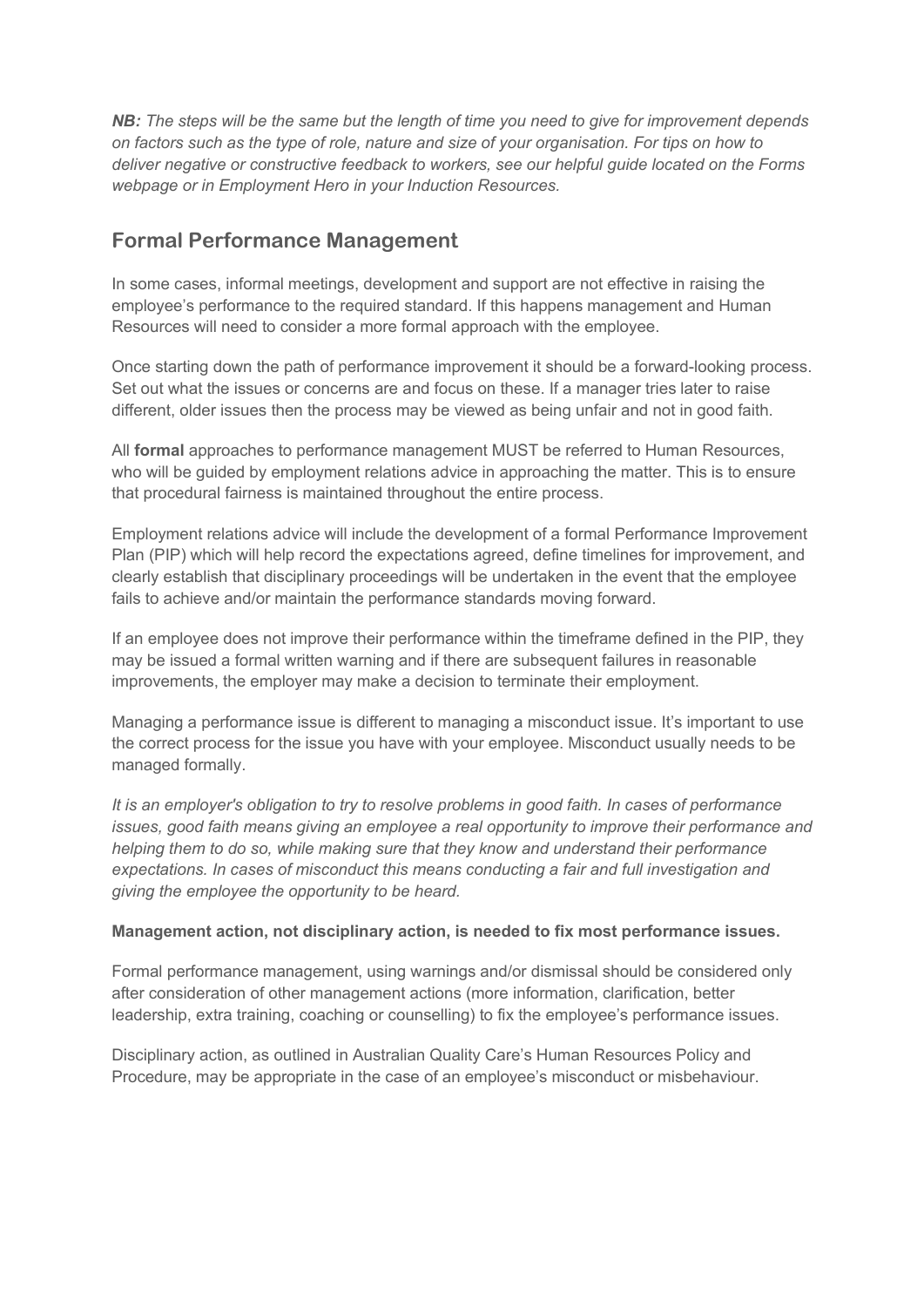#### **Guide to managing a performance issue formally**

All formal approaches to performance management MUST be referred to Human Resources, who will be guided by employment relations advice in approaching the matter. This is to ensure that procedural fairness is maintained throughout the entire process.

Employment relations advice may include a formal Performance Improvement Plan which will help record the expectations agreed, define timelines for improvement, and clearly establish that disciplinary proceedings may be undertaken in the event the employee fails to achieve and/or maintain the performance standards moving forward.

Whilst there is no prescriptive pathway in terms of PIP's and/or number of warnings, employment relations advice recommends a minimum of two warnings supported by PIP's to demonstrate that the employee has had sufficient opportunity to respond to any performance concerns and improve their performance over a reasonable period of time. The number of warnings and PIP's will depend on the facts and circumstances of the particular situation; including but not limited to: the length of service of the employee, the seriousness of the performance 'gap' i.e., impact on customer service, profitability etc., the timeframe given for improvement, any explanation given for the poor performance including any personal circumstances as well as the training/coaching provided.

### **Performance Appraisal (Employee Review)**

Appraisals record an assessment of an employee's performance, potential and development needs. They are an opportunity for discussion to take place regularly, in a structured manner, on the overall view of work, content, loads and volume, to review what has been achieved since the last appraisal period and to agree on objectives for the next.

An appraisal is not implemented solely for the benefit of the individual but is a means of improving the performance of the whole organisation. By improving all round job performance, job satisfaction, improved communication and understanding, increased awareness and participation, better planning and co-ordination, the organisation will be in a position to provide an improved service to clients and provide a healthy work culture for it's employees.

It will also assist in developing employees for future roles within the organisation, especially in times of growth.

It is important to remember that appraisals should not be used as part of the disciplinary process, nor should an appraisal meeting be used as an opportunity to raise disciplinary issues with an employee. Disciplinary issues should be dealt with under Australian Quality Care's disciplinary procedure outlined in the Human Resources Policy and Procedure.

**The setting of objectives is central to appraising employees. Objectives are not "tasks" that are given to employees; they are a specific "outcome". It will state what the end situation will be, not how it will be achieved.**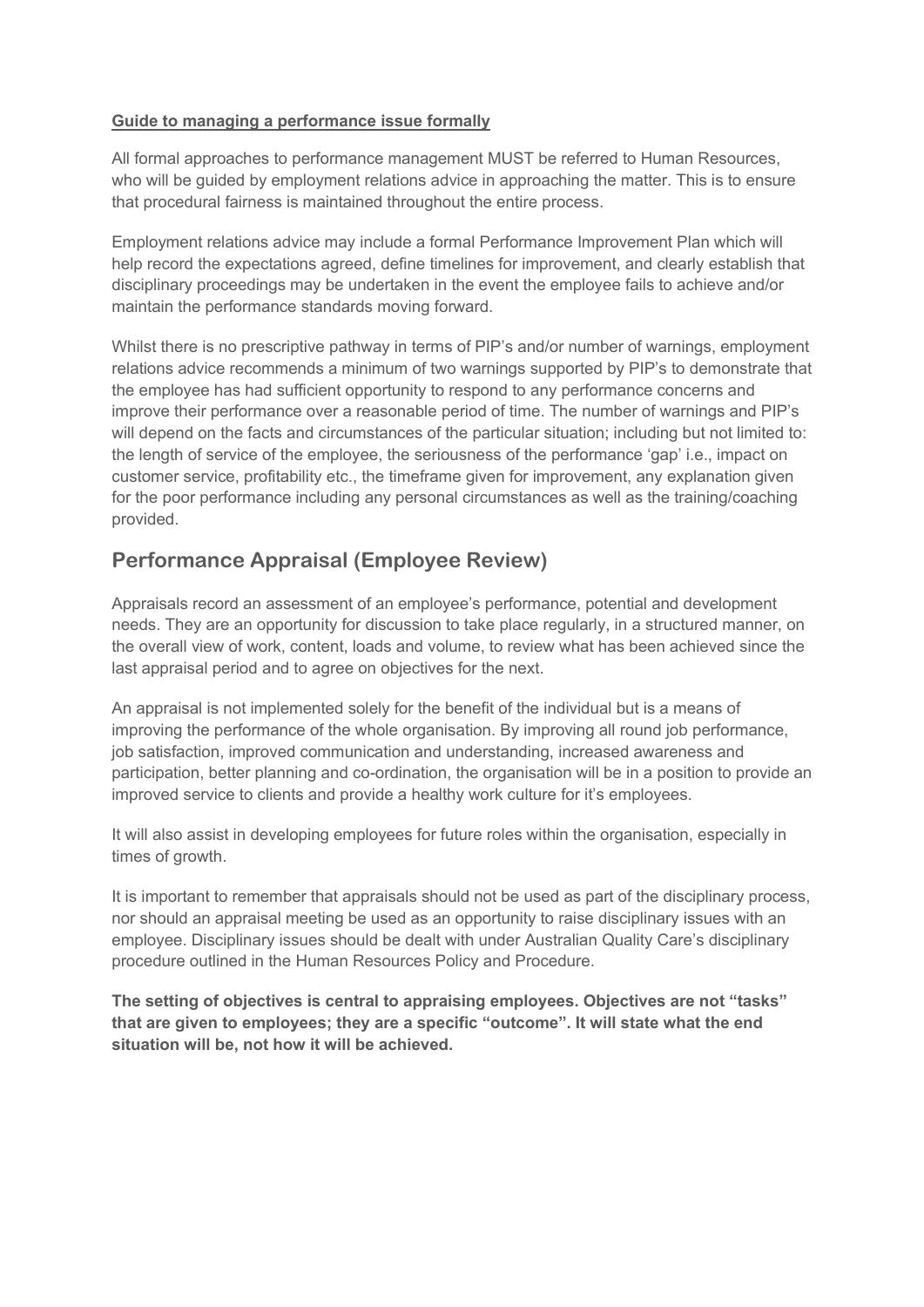#### **Guide to Employee Review/Performance Appraisals**

#### **Step 1 – Preparation for appraisal**

At the end of the review period, both the employee and the manager will conduct a review of the employee's performance. This consists of the employee first completing a self-assessment, followed by the employer or manager providing their responses on the electronic platform *Employment Hero.*

During this assessment, both the employee and the Employer may consider the following:

- Achievement in the key competency areas
- Training and development needs
- Progression and completion of outcomes from previous appraisal; and
- Career objectives and goals.

Written feedback from third party sources may be incorporated into the review process but must be confined to agreed performance criteria and outcomes. Relevant third-party sources include:

- Client feedback
- Peer feedback; and
- Feedback from designated indirect supervisors and/or assigned project managers.

#### **Step 2 - Appraisal meeting**

The manager will then organise a 1:1 meeting to discuss the assessment. During the meeting, the manager will provide the employee with an opportunity to discuss:

- The self-assessment of the employee's performance
- Gaps in performance and plans to rectify these gaps; and
- Career goals and training and development objectives.

The manager will subsequently discuss the employee's overall performance assessment including:

- Feedback and progression of the action plan from any previous review
- Performance trends
- Detailed explanation of performance accomplishments and gaps with examples
- Recommendations for training and development
- Performance recognition rewards; and
- Action/development needed.

#### **Step 3 - Action Plan Following Appraisal**

At the end of the appraisal, taking into consideration the above, the employee and the manager may agree on an action plan – documented on an *Action Plan Following Appraisal* form - aimed at addressing any career goals, training gaps and opportunities, performance concerns and new or amended key competency areas.